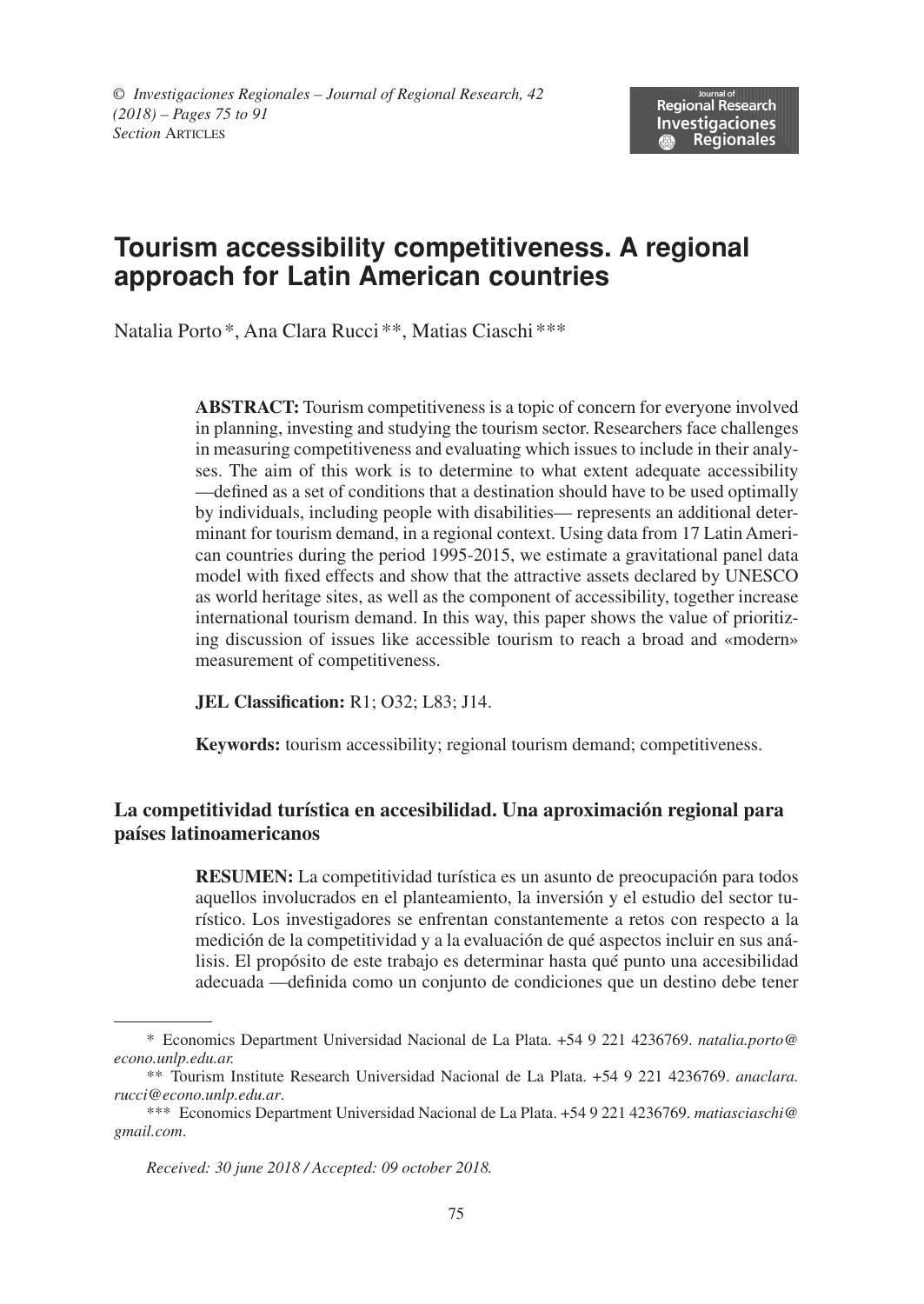para ser usado de manera óptima por individuos, incluyendo personas con discapacidades— supone un determinante adicional para la demanda turística, en un contexto regional. Utilizando datos de 17 países latinoamericanos durante el periodo 1995-2015, estimamos un modelo gravitacional de datos de panel con efectos fijos y mostramos que los atractivos turísticos declarados por la UNESCO como patrimonio de la humanidad, junto con el componente de accesibilidad, combinados, aumentan la demanda turística internacional. De esta forma, este artículo muestra el valor de priorizar la discusión de aspectos como el turismo accesible para conseguir una medida amplia y «moderna» de competitividad.

**Clasificación JEL**: R1; O32; L83; J14.

**Palabras clave:** accesibilidad turística; demanda turística regional; competitividad.

## **1. Introduction**

Over the last decade, tourism researchers have shown particular interest in identifying, measuring and systematizing variables that determine the competitive position of tourism destinations. These variables are important for management decisions made by policymakers, destination managers, tourism entrepreneurs and other stakeholders (Pulido-Fernández and Rodríguez-Díaz, 2016). Do accessibility, technological aspects of smart destinations, innovation, and sustainability hold a place in the measurement of competitiveness? In this paper, we focus on one of these dimensions, accessibility, to shed some light on its definition, alternative methods of measurement, and its potential relationship with technological aspects of smart city destinations.

This work aims to determine to what extent adequate accessibility serves as a determining factor for regional tourism demand. We define adequate accessibility as a set of conditions that a destination must possess to be used optimally by all persons, including those with disabilities. Using data from 17 Latin American countries during the period 1995-2015 we estimate a gravitational panel data model with fixed effects to analyze the determinants of tourism flows. The results show that the UNESCO declaration of tourist attractions as heritage sites, as well as a component of accessibility, increase international tourism demand. This paper illustrates that several fundamental issues need to be taken into account in order to formulate an encompassing and «modern» definition of competitiveness. It proposes that accessibility is key among these.

Why should accessibility be taken into consideration? Two primary facts illustrate its significance. First, more than a billion people, or about 15% of the world's population, are estimated to live with some form of disability (based on 2010 global population estimates); by 2050 this figure is set to increase to approximately 1.2 billion (WHO, 2011). Other non-disabled persons may also benefit directly or indirectly from enhanced accessibility, including pregnant women, people with temporary dis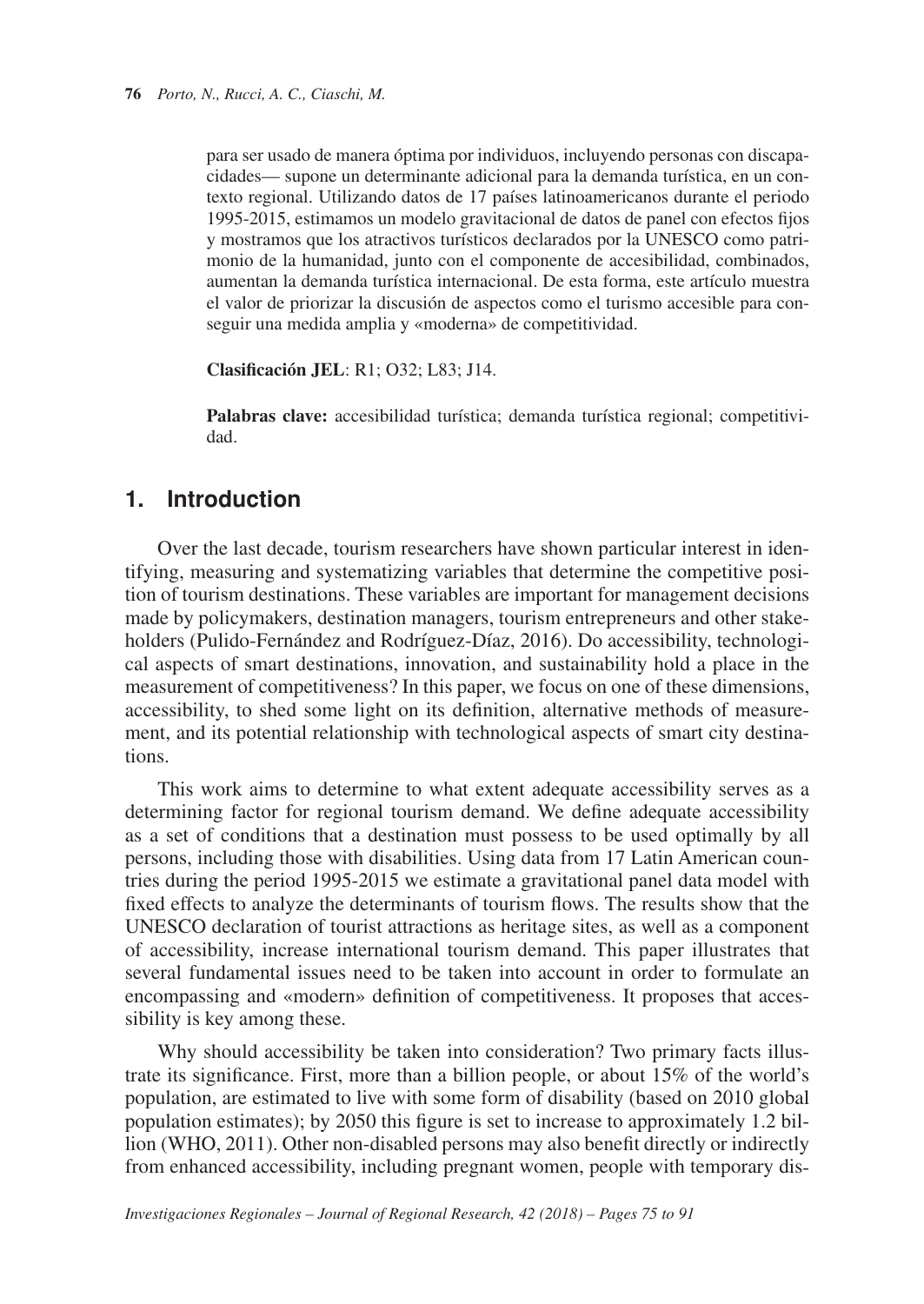abilities, seniors, and families with young children; together these groups constitute more than one-fifth of the world's population (Domínguez, Darcy and González Alén, 2015). We expect disability to be an even greater concern in the future, as its prevalence increases alongside an aging population, given that the risk of disability is higher among older adults. The global increase in chronic diseases such as diabetes, cardiovascular diseases, cancer and mental health disorders (WHO, 2011) also indicate that these numbers will increase. Second, the Convention of Rights of People with Disabilities (UN, 2006), an international treaty of human rights, includes accessibility and participation in cultural life, recreation, leisure and sport as a specific right for persons with disabilities. People with disabilities often choose not to travel for vacation due to a combination of factors, including a lack of reliable information, lack of financial resources, and negative prior experiences (Gfk, 2015). A lack of accessible services and places can curtail many disabled persons' desires to travel (Neumann and Reuber, 2004). UNWTO (2014) considers accessible tourism as an opportunity for economic, social and cultural growth.

Accessibility should not only be considered a right but also as an essential issue in city planning. Improved accessibility has the potential of developing general wellbeing, increasing the usability and enjoyment of touristic sites, services, and products, and capturing a new segment of the tourist market. It can also make sites more competitive. In this sense, this paper conducts an initial exercise of including a broad concept of accessibility in the explanation of regional tourism flows. Ultimately, it aims to see an accessibility indicator included as a part of a competitiveness measurement in destination competitiveness models.

## **2. Literature Review**

#### **2.1. A broad conceptualization of destination competitiveness**

The concept of competitiveness, fundamentally related to international trade theories, has a long history in economic literature. Garelli (2006) outlines the evolution of the idea of competitiveness, tracing its evolution from Adam Smith in 1776 to the current vision of Porter at the beginning of the 1990s. In recent times, factors like the 1970s oil crisis, the Latin American fiscal crisis of the 1980s, and innovations and technological improvements in each country, explain the growing importance of competitiveness measurements (Chudnovsky and Porta, 1990). Thus, this concept ceases to be sustained solely by international trade theory or national market protection, and instead incorporates issues such as economic well-being and quality of life (Fagerberg, 1988; Fajnzylber, 1988; Jones and Teece, 1988). In this way, defining and measuring the phenomenon of competitiveness is not a simple task. It is a multidimensional, relative and complex concept that encompasses many elements, some of which are difficult to rigorously measure (Gooroochurn and Sugiyarto, 2004). Competitiveness in tourism has become more relevant in the literature since the 1990s but correctly measuring it still represents a challenge. The transversality of the tourism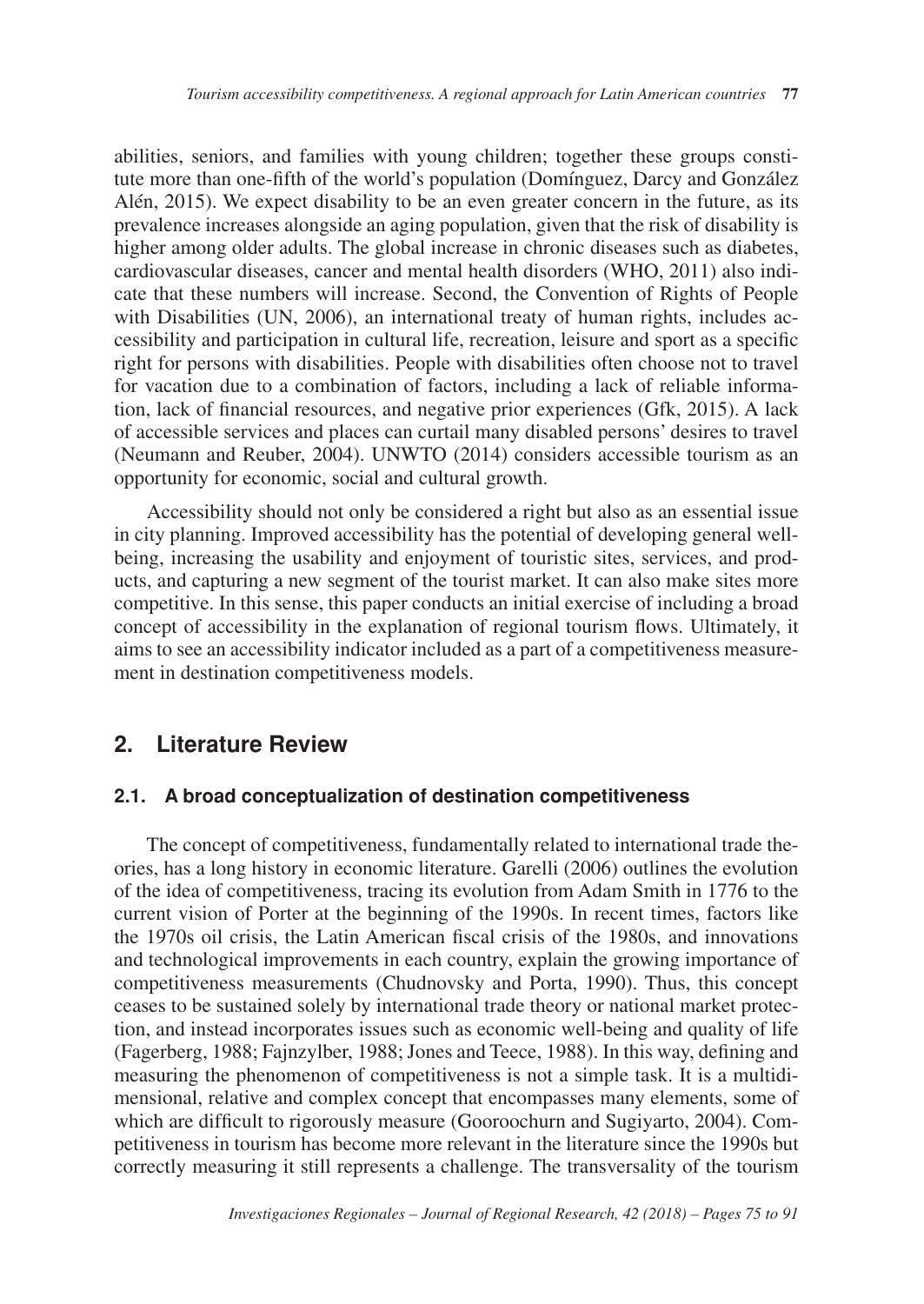sector and the lack of unique criteria in its definition complicate efforts at quantification.

Since the first public presentation of the conceptual model of competitiveness in tourist destinations in 1993, Ritchie and Crouch (2003) have promoted the continuous review and modification of variables that make up a competitiveness model. The model is determined by sociocultural, economic, anthropological, technological, behavioral and environmental factors, among others. It takes comparative and competitive advantages into account and is based on two strengths: the destination's resources (human, physical, knowledge, historical and cultural, availability of capital, tourist infrastructure, and size of the economy) and its capacity to use those resources over the long-term (audit and inventory, growth and development, efficiency and effectiveness, and maintenance). The model recognizes a global environment through the identification of the previously mentioned factors (economic, technological, environmental, political, legal, sociocultural and demographic) and includes the most important elements for characterizing a destination's tourism competitiveness. For their part, Dwyer and Kim (2003) present a comprehensive approach to measuring tourism competitiveness in destinations based on the Ritchie and Crouch (2003) model, with the difference that they group together planning and tourism development factors.

One of the most commonly used measures of tourism destination competitiveness is the Travel and Tourism Competitiveness Index (TTCI) developed by the World Economic Forum (WEF) in 2007. It defines competitiveness as «the set of institutions, policies, and factors that determine the level of productivity of a country» (WEF, 2010:4). The TTCI provides a global tourism competitiveness index and four competitiveness sub-indices: i) enabling environment; ii) travel and tourism policy and enabling conditions; iii) infrastructure, and iv) natural and cultural resources. In order to develop these indices, available data is organized into 14 pillars of tourism competitiveness, which are split, in turn, into 90 competitiveness variables or indicators. Even though the TTCI has been criticized for not making use of previous tourism research (Crouch, 2007), for the weakness of its prediction ability (Mazanec and Ring, 2011) and the arbitrary weighting of the variables within each pillar (Pulido-Fernández and Rodríguez-Díaz, 2016), it is nevertheless a first step towards measuring destination competitiveness, based mainly on economic factors.

Other models have revised the components included in a measure of destination competitiveness. In their work, Gooroochurn and Sugiyarto (2005) develop and use the World Travel and Tourism Council's Tourism Competitiveness Monitor (TCM), emphasizing that technology and social indices are the most important factors in determining competitiveness. Keeping in mind the challenges of measuring tourism destination competitiveness, Ring (2011) questions whether it is feasible to actually measure overall competitiveness in an undifferentiated way. A sound measure of competitiveness for the whole tourism industry that could also serve as a reliable predictor of performance or growth is desirable. However, it is difficult to capture the tourism industry, in all its heterogeneity, in one single index. A question that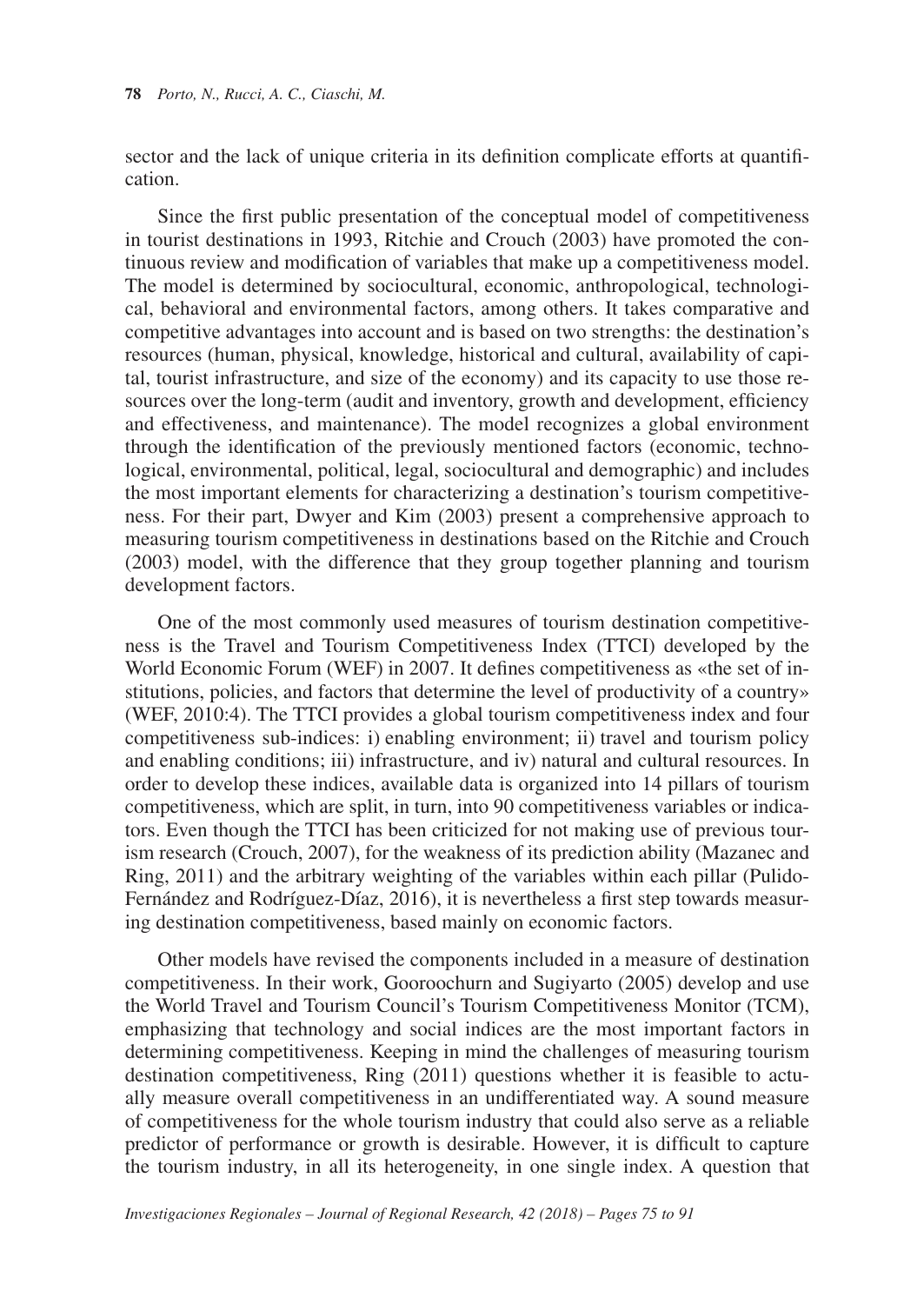still needs to be answered is how competitiveness in different kinds of tourism and markets is connected to overall competitiveness of a nation. In a theoretical sense, destination competitiveness lends itself to a hierarchical construct, i.e. countries will exhibit different levels of competitiveness in different parts of the industry as well as in different markets; regions within a country will also not be equally competitive. It is still unknown how much this complexity should be taken into account in models of total competitiveness<sup>1</sup>.

Although a great number of studies have focused on measuring the competitiveness of tourism destinations (Ritchie and Crouch, 2003; Dwyer and Kim, 2003; WEF, 2011), others have looked at technological and social indices (Gooroochurn and Sugiyarto, 2005), and a few have studied accessibility in tourism in the context of competitiveness, though not in a broader sense (Madeiro Barbosa, 2008; Domínguez, Darcy and González Alén, 2015; Porto and Rucci, 2016).

#### **2.2. Accessible tourism destinations**

Madeiro Barbosa (2008) applied a methodology to measure competitiveness in 65 tourism destinations in Brazil based on five macro-variables: infrastructure (general and access); tourism (tourism infrastructure, tourist attraction and promotion of destinations); public policies; economy (economic activities and business capacity); and sustainability (social, environmental and cultural aspects). These included a total of thirteen micro-variables. Examining one of these macro-variables (tourism), this study includes a measurement of compliance with the access requirements for persons with disabilities. Although the main objective of the research was not the measurement of accessibility in tourism, it is one of the first competitiveness investigations that include accessibility as a variable in competitiveness destination measurements. Starting in 2008 and based on the information detailed above, Brazil's Ministry of Tourism computed the National Tourism Competitiveness Index, which has included, since 2011, the measurement of accessibility as one of its variables (access). Since 2013, accessibility has been included for three other variables: general infrastructure, tourist services and equipment, and tourist attractions. The 2015 index results show that accessibility conditions increase the competitiveness value of the different variables.

In another investigation of destination competitiveness, Domínguez *et al.* (2015) consider 17 attributes and focus on the measurement of two variables: level of accessibility (degree of access) and the number of accessibility products and services offered. The authors analyze competitiveness in accessible tourism between Australia and Spain at the country level as well as for the tourist regions of both countries. They use a cluster analysis, suggesting three possible accessibility situations:

<sup>&</sup>lt;sup>1</sup> Some authors point out the need to discuss how the concept of destination competitiveness can be brought closer to the central point -namely, the visitor's experience (Crouch and Ritchie, 1999; Dwyer and Kim, 2003; Hong, 2009).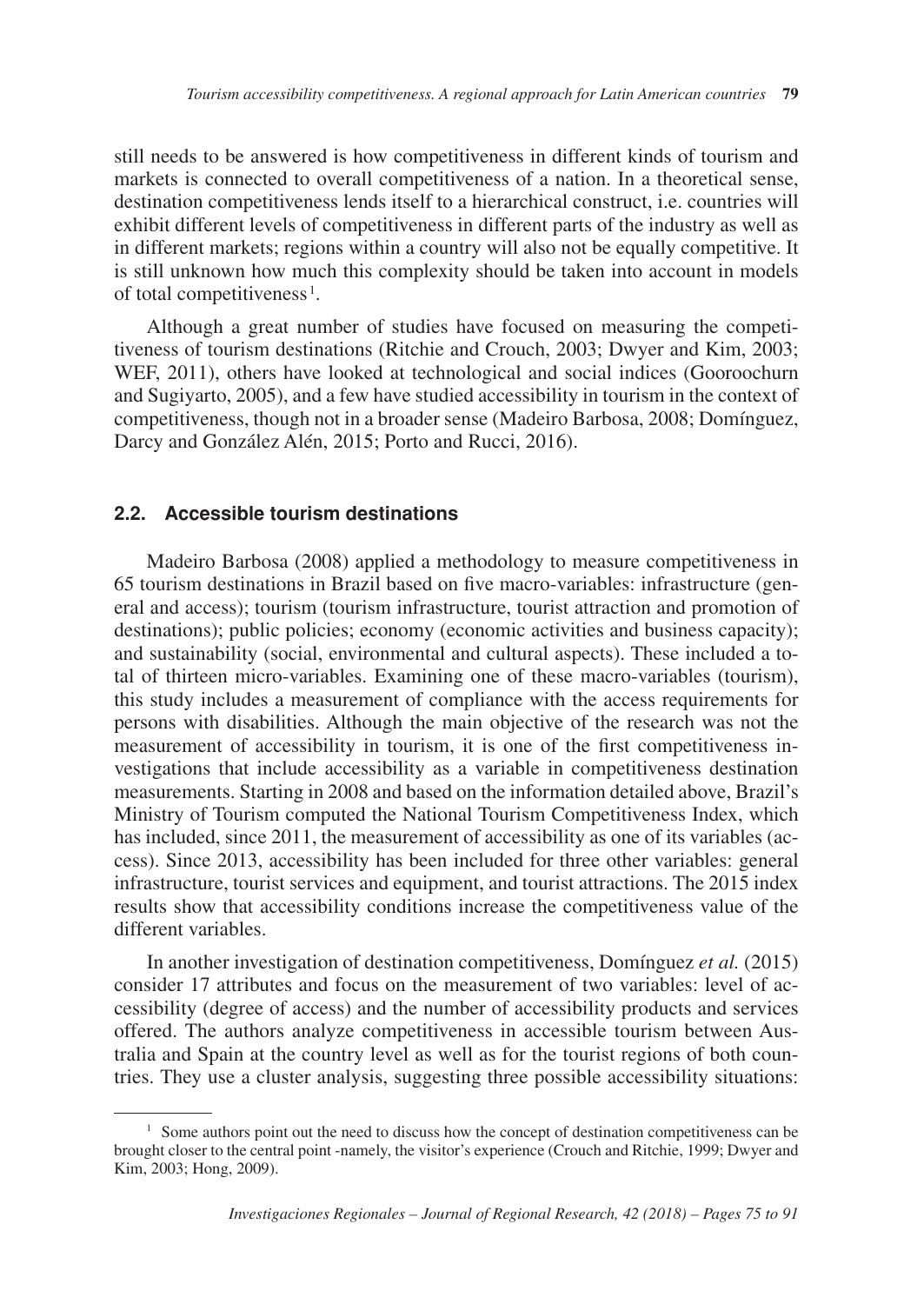i) destinations that have advanced in tourist accessibility through the offer of specific products; ii) destinations that have identified the accessible tourism market as a business opportunity and incorporated accessibility conditions as a policy of differentiation; and iii) destinations that are not working to improve tourism accessibility and, therefore, will not have advantages derived from the exploitation of this segment or, indirectly, from the segment of family and senior tourism. While the study concluded that tourism destinations in both countries illustrate similar behavior, interesting findings emerged in the detailed comparison. It was observed that intrinsic tourism attractions such as climate, location, or tourism structure are more important for Spain, whereas the quality of services, brand and infrastructure were more significant for Australia's competitive position. The investigation suggests that any tourism destination has the potential to become an accessible tourism market. In the cases studied, there existed a concordance of demands to promote the development of infrastructure, products, services, promotion and marketing information, and the provision of adequate information for people with disabilities. Finally, the findings suggest that a destination's competitive factors are country-dependent and that destination competitiveness must be considered according to different types of disabilities because the needs of people with disabilities vary. For instance, larger cities tend to be the main focal points of greater accessibility (for example, Sydney, Melbourne, Madrid and Barcelona)<sup>2</sup>.

The UNWTO (2015) conducted another effort to measure accessibility tourism and has published a model of indicators to measure accessibility as part of the tourism value chain. The model has eight stages (and sub-stages); each stage includes a number of indicators. In the first, UNWTO suggests a definition of the tourism value chain and then application of the given indicators, which must be evaluated through the following key-issues: access, cleanliness, common spaces, management, information and communication, mobility, staff training, services, and use. While considered a comprehensive measurement of accessible tourism, this method has the disadvantage of being very difficult to put in practice: the information required is often difficult to come by.

Recently, Porto, Rucci and Ciaschi (2016, 2017) completed several studies related to accessible tourism and competitiveness. Porto and Rucci (2016) developed a methodology to measure accessibility in tourism, in a broad sense. This study is

<sup>&</sup>lt;sup>2</sup> Another study, Kastenholz, Eusébio, Figueiredo and Lima (2012), presented the municipality of Lousa in Portugal's initiative to become the first accessible tourism destination in that country. Lousa has a long history of supporting initiatives for persons with disabilities, given the area's nature and rural tourism potential. The study, which showed the results of the Lousa project, consisted in an analysis of the municipality's potentialities to enhance its competitiveness and the central strategy to become an accessible destination. These strategies included making the accommodation units more accessible, generating a certificate called «Lousa Accessible» to award those establishments that had invested in making their products and services more accessible, create an accessible route to observe the destination's wildlife, among other. The study indicates that Lousa used accessible tourism as a strategic tool to gain competitiveness by attracting an underserved and typically loyal market, and by creating a culture of social responsibility that would enhance a shared, human vision of the destination amongst stakeholders, including tourists, who increasingly value socially-responsible positions.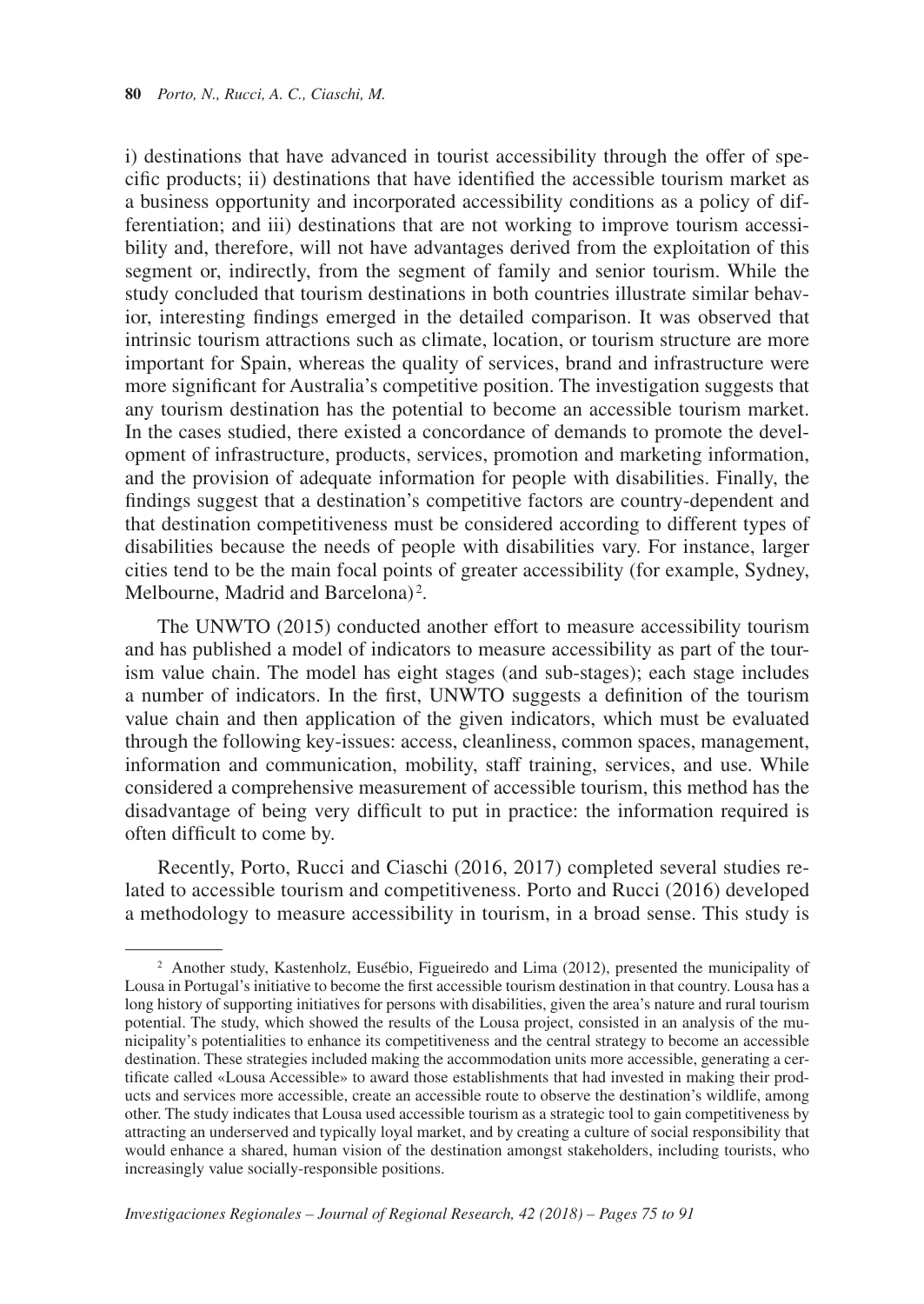built on an examination of overarching tourism destination competitiveness from a disability and accessibility perspective. It takes into account variables that show the political will of countries for accessible tourism, including the population of people with disabilities, legal frameworks, government capacity to implement legislation that supports tourism infrastructure, and services that cater to travelers with disabilities. Special focus is granted to accessibility at UNESCO World Heritage Sites in each country. In Porto, Rucci and Ciaschi (2016) six countries of Latin America (Argentina, Brazil, Chile, Paraguay, Uruguay and Venezuela) for the 1995-2014 period are analyzed. Some results indicate that accessibility has been increasing over the years, especially since 2006. The Convention of Rights of People with Disabilities (CRPD) and the 2010 conditions of accessibility for the World Heritage Sites, have both made an impact. According to this study, Brazil and Argentina have greater accessibility in terms of the political will (legal frameworks, organizations for the treatment of tourism and disability, national programs) and at World Heritage Sites. Porto, Rucci and Ciaschi (2017) also applied a revised version of the Porto and Rucci (2016) index related to tourism specialization for four South American countries (Argentina, Brazil, Chile and Uruguay), showing that when destinations become more accessible, in a broad sense, the change has a positive effect on tourism flows.

#### **2.3. A future step in competitiveness: smart accessible cities**

Recent literature has begun to consider accessibility as one of the four axes (innovation, technology, sustainability and accessibility) for the development of smart cities and smart destinations. The accessibility component makes it an important item to be included in the measurement of competitiveness.

The Ministry for Industry, Energy and Tourism of Spain (2015) considers that a country, region or industry's leadership over time depends on its ability to anticipate the future and consciously prepare itself to welcome the best possible conditions. Given this, the study shows the decision to invest in a transformation of the Spanish tourism model in 2012 using an structure based on innovation, technology, sustainability, and accessibility, secured both the present and the future of tourism in the country.

Lheureux-De-Freitas and Macanar (2013) present the case of Porto Alegre in Brazil, which employed different initiatives to become a smarter city. One of those initiatives is accessibility. A Master Plan for accessibility was created to make Porto Alegre a pioneer in the country on the issue, it considered: i) the «accessible route», a project to make service, tourism and culture sites accessible to all; ii) the «blue area», free parking to people with disabilities; iii) the «free pass», an initiative through which mentally, physically, visually or hearing disabled persons are entitled to free passes on buses, as long as their monthly income does not exceed six times the minimum wage; iv) a public employment access program for persons with disabilities, and v) Ombudsman's Special Department for Social Inclusion and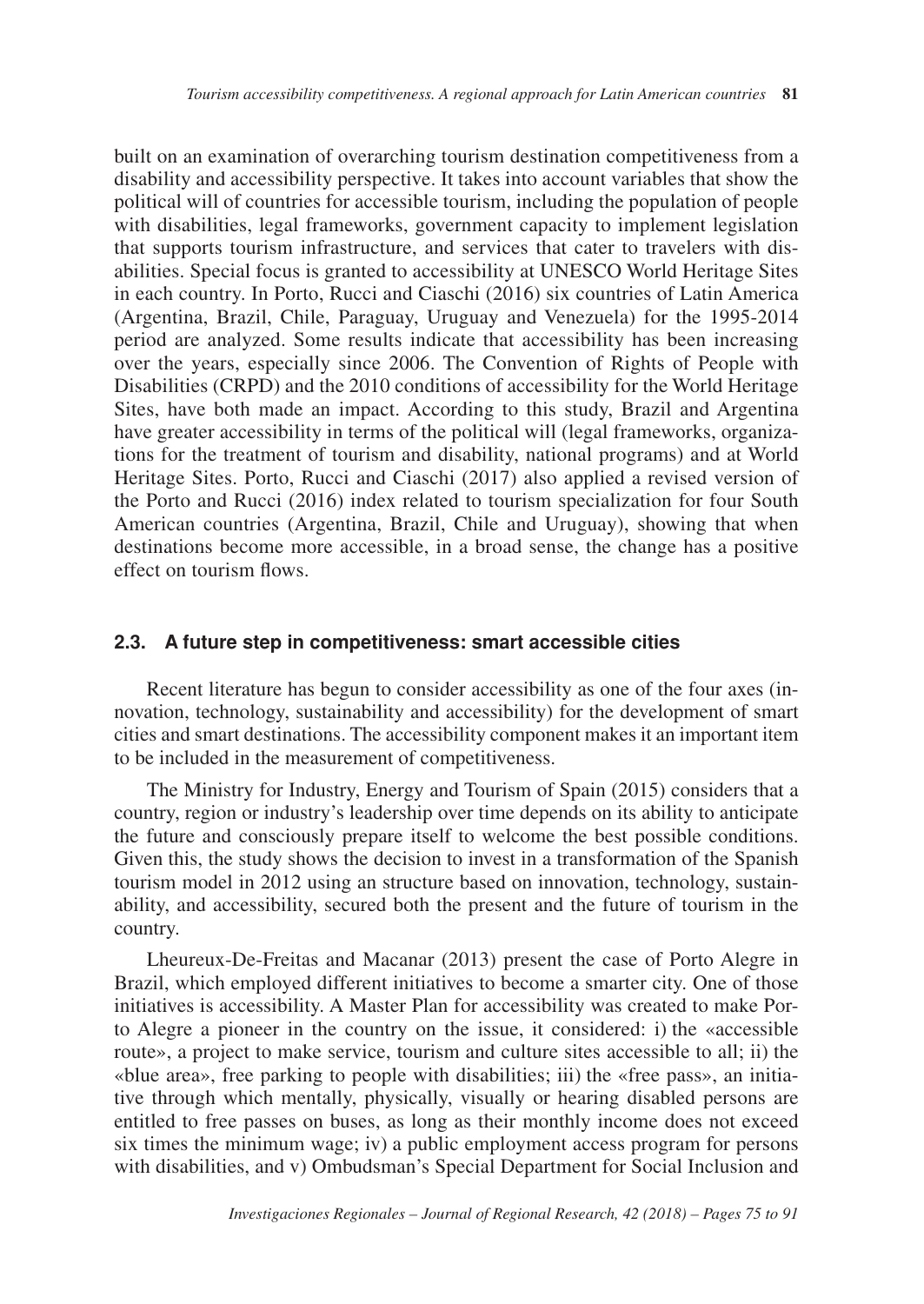Accessibility that deals with complaints by persons with disabilities concerning city services.

Suryotrisongko, Kusumaa and Ginardib (2017) provide a concept for a smart city designed as a disability-friendly environment. Four standards are defined to make smart city designed with persons with disabilities in mind: accessibility, safety, problem solving, and flexibility. Accessibility means that disability service facilities should be easily accessible and not difficult to use; safety means that disability service facilities does not cause harm; problem solving is a standard used as a determinant of the feasibility of facilities, describing if the service facility is in accordance with the needs of the problem rather than creating new problems; flexibility reflects whether the service facilities provided are easy to use anywhere, anytime, and by anyone.

### **3. Explanation of the accessible tourism index**

As already noted, this work computes a broad measure of accessible tourism as an index. It lays out the conditions of accessibility in the tourism sector showing, on the one hand, political willingness for accessibility tourism in a country and, on the other hand, tourism accessibility as a measured component of destination competitiveness.

The index computes four components: i) international tourism and the share of population with disability; ii) legal framework; iii) policy, and iv) access conditions in tourism resources (Table 1). Therefore, it sets out a logic that shows that, if a country has people with disabilities, which it recognizes as a vulnerable population (WHO, 2011) with needs that must be attended to, and international tourism in that country is significant, the government must guarantee the full exercise of rights to persons with disabilities; the tourism sector is a critical arena for such achievement. In this way, the index is a tool that shows: i) the political will of the countries through the existence of laws that establish rights; ii) the implementation of such willingness, through the existence of organizations that design and develop policies with disabled persons in mind, and iii) the conditions of access at tourism attractions and World Heritage Sites (UNESCO)<sup>3,4</sup>.

**Table 1.** Accessibility tourism index

|                            | International tourism and disability importance                                                                                                               |
|----------------------------|---------------------------------------------------------------------------------------------------------------------------------------------------------------|
| $\overline{\mathbf{ii}}$ . | <i>i.</i> Population with disability - Total population relationship.<br>International tourist arrivals (number of arrivals) - Total population relationship. |

<sup>&</sup>lt;sup>3</sup> The methodology of the accessible tourism index is described in Porto and Rucci (2016) and Rucci (2018).

<sup>4</sup> Because of lack of information, the index does not include information on smart destinations variables.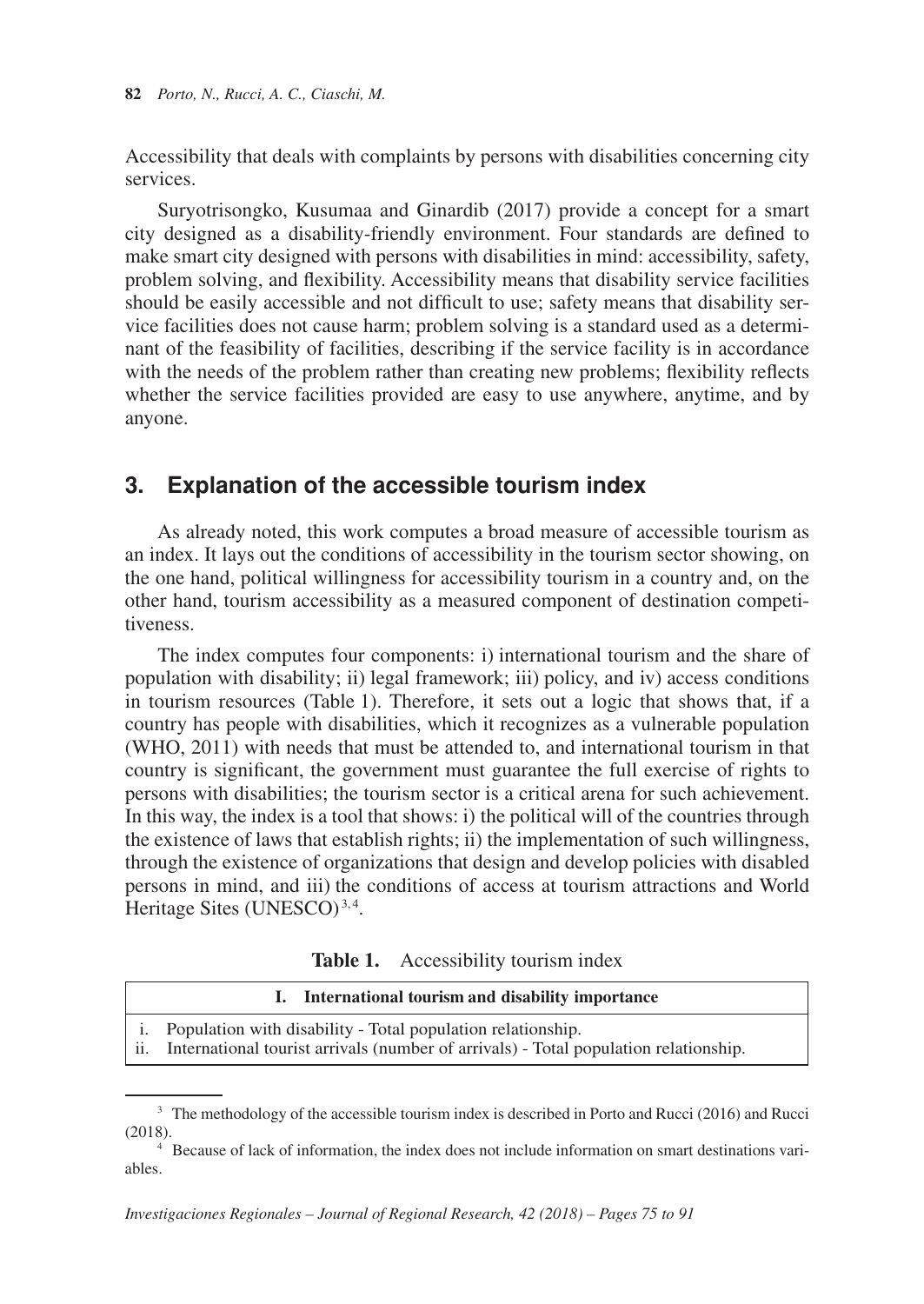|      | II. Legal Framework                                                                   |  |  |  |  |
|------|---------------------------------------------------------------------------------------|--|--|--|--|
| 1.   | Adherence to the Convention on the Rights of Persons with Disabilities (CRPD) and its |  |  |  |  |
|      | Optional Protocol.                                                                    |  |  |  |  |
| ii.  | Considerations of PWD rights into Constitution.                                       |  |  |  |  |
| iii. | Tourism normative regulation.                                                         |  |  |  |  |
| iv.  | Disability normative regulation.                                                      |  |  |  |  |
| V.   | Accessible Tourism normative regulation.                                              |  |  |  |  |
|      | III. Policy                                                                           |  |  |  |  |
| i.   | Tourism organization.                                                                 |  |  |  |  |
| ii.  | Disability organization.                                                              |  |  |  |  |
| iii. | Accessible Tourism organization.                                                      |  |  |  |  |
|      | IV. Access Conditions in tourism resources                                            |  |  |  |  |
|      | Access conditions in the World Heritage Sites (UNESCO).                               |  |  |  |  |

*Source:* elaborated by authors.

Developing a methodology that can measure accessibility in tourism serves a practical contribution to the literature; it strengthens and supports research on disability while also fulfilling WHO recommendations (2011) for the improvement of disability data collection. It prioritizes nine areas of implementation, organized by sector (health, education, social protection, labor, transport, housing) and actors (governments, civil society organizations, including disabled people's organizations, professionals, the private sector, and people with disabilities and their families). WHO (2011) also mentions that it is fundamental that methodologies for collecting data on people with disabilities be developed, tested cross-culturally, and applied consistently. Data must be standardized and internationally comparable so that it can be used for benchmarking, to monitor progress regarding disability policies, and for the national and international implementation of the CRPD. Moreover, to improve the well-being of the disabled community, studies on accessibility must be supported.

### **4. Methodology and estimations**

In this work, an analysis of the economic determinants of regional tourist flows is made for 17 Latin American countries for the period 1995-2015 using a panel data model; this method permits variability for both time and the countries' dimensions (cross section).

The role of accessibility, calculated by computing the previously mentioned index, is included.

The equation to estimate (in natural logarithm) is the following:

$$
Y_{ii} = \alpha_{ii} + \gamma_i + \beta_1 \text{Access}_{ii} + \beta_2 \text{Sttes}_{ii} + \beta_3 \text{Access}_{ii} * \text{Sttes}_{ii} + \beta_4 GDPpc_{i,t} + + \beta_5 Pop_{i,t} + \beta_6 \text{rer}_{ii} + \beta_7 \text{crisis}_{ii} + u_{it}
$$
 (1)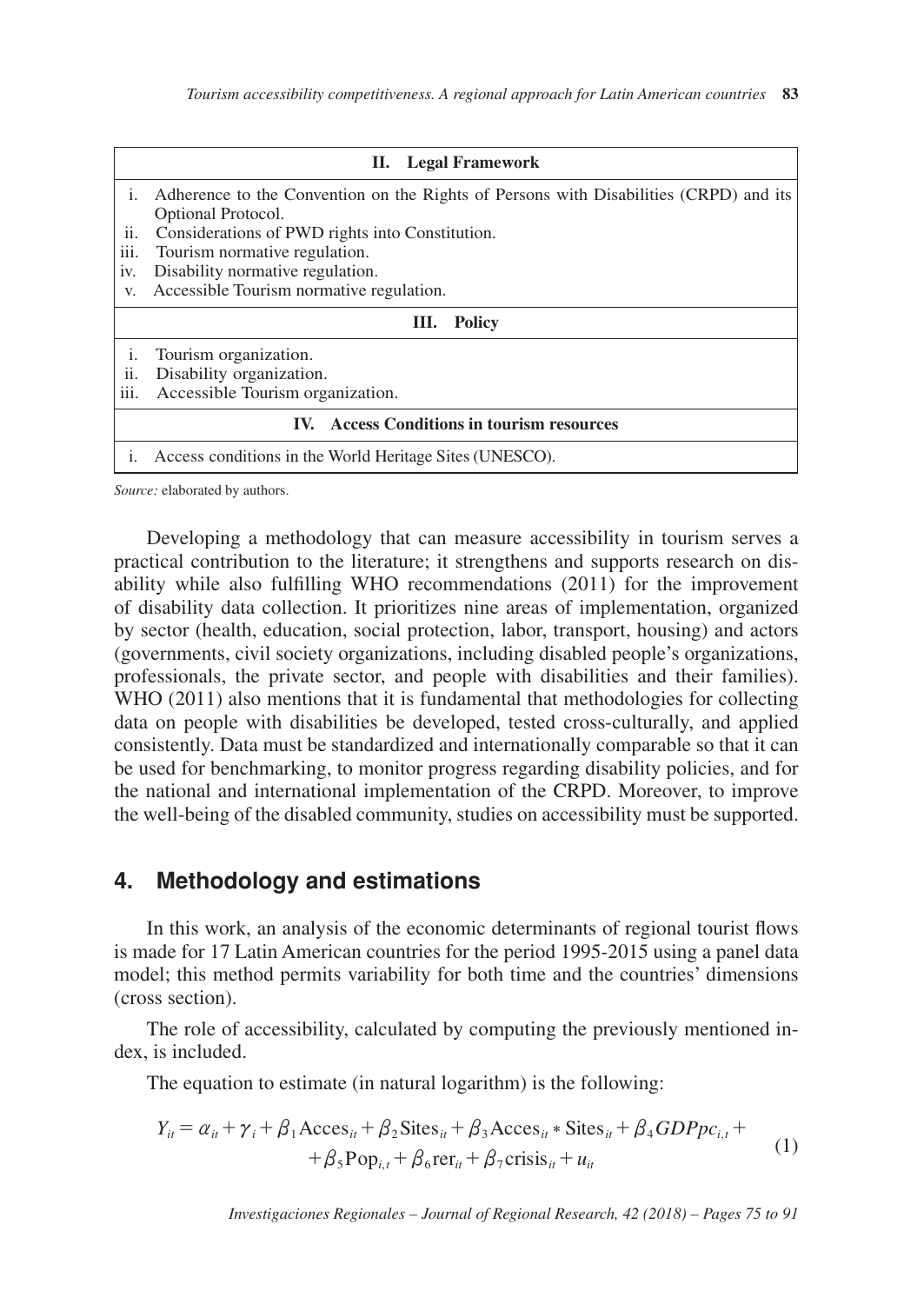where  $Y_i$  represents the tourist inflow to country *i* in period *t*;  $\alpha_i$  is the constant of the regression;  $\gamma$ <sub>*i*</sub> are characteristics of country *i*, which are assumed to be constant over time. Acces<sub>*it*</sub> represents the accessibility index of country *i* at time *t*; Sites<sub>*it*</sub> makes reference to the number of heritage sites in country *i* in year *t*. Lastly,  $GDPpc<sub>i</sub>$ , represents the Gross Domestic Product per capita of country  $i$  in period  $t$ ; Pop<sub>i,t</sub> expresses the population of the country *i* for period *t*; rer<sub>*it*</sub> is the real exchange rate of country *i* in period *t*; and crisis<sub>*i*</sub>, is a dichotomous variable that takes the value of one if a crisis happened in the country *i* during this period; and  $u_{ij}$  is the error term that complies with the properties that ensure the consistency of the regressors.

According to the theory and the empirical evidence, we expect a positive sign both in the coefficient associated with country population and its GDP per capita. This is because both variables represent the size of a nation; GDP per capita, in particular, indicates the country's degree of development and, as a result, would indicate more favorable conditions for economic activity and tourism. The coefficient associated with a country's real exchange rate is also expected to have a positive sign as, in principle, a greater value implies that the country offers a cheaper alternative to its competitors in tourism services. The coefficient associated with an economic crisis is expected to have a negative sign: a country that is suffering from social or economic instability, for security reasons, becomes less attractive to potential tourists.

Finally, we expect that the coefficients associated with the number of heritage sites and the accessibility index still have positive signs. As mentioned, evidence suggests that the appointment of tourist attractions as heritage sites by UNESCO encourages tourism demand. Regarding the accessibility index, we expect improved facilities —in broad terms— at these sites will generate a greater influx of tourists. The estimation of this last coefficient represents the main motivation of this work; its calculation reflects an effort to encourage the inclusion of accessibility in existing measures of tourism competitiveness.

In the literature, it is common to use fixed-effect estimates with panel data (Cheng and Wall, 2004; Vargas da Cruz, Camargo Rolim and Vampre, 2007) to estimate the econometric model presented in equation (1). We discard Ordinary Least Squares (OLS) estimates because this method cannot capture unobserved heterogeneities across countries, and thus results in biased and inconsistent estimators of the interest coefficients. To avoid this problem, one can make estimations with fixed effects or random effects. In this work, we choose to renounce the gains in efficiency given by random effects estimates; we instead used the gain in consistency which implies the use of fixed effects estimates. In this way, it is possible to control for all unobservable heterogeneities that do not vary in time, or that vary only slightly.

Additionally, it is possible to perform a Hausman test that indicates, in terms of consistency of the estimates, if it is convenient to use random effects or fixed effects. Test results provide evidence that rejects the null hypothesis that both estimators are consistent for all levels of significance. We also performed a test of absence of fixed effects; these results suggest that, for all levels of significance, there is evidence to reject the null hypothesis of the absence of fixed effects.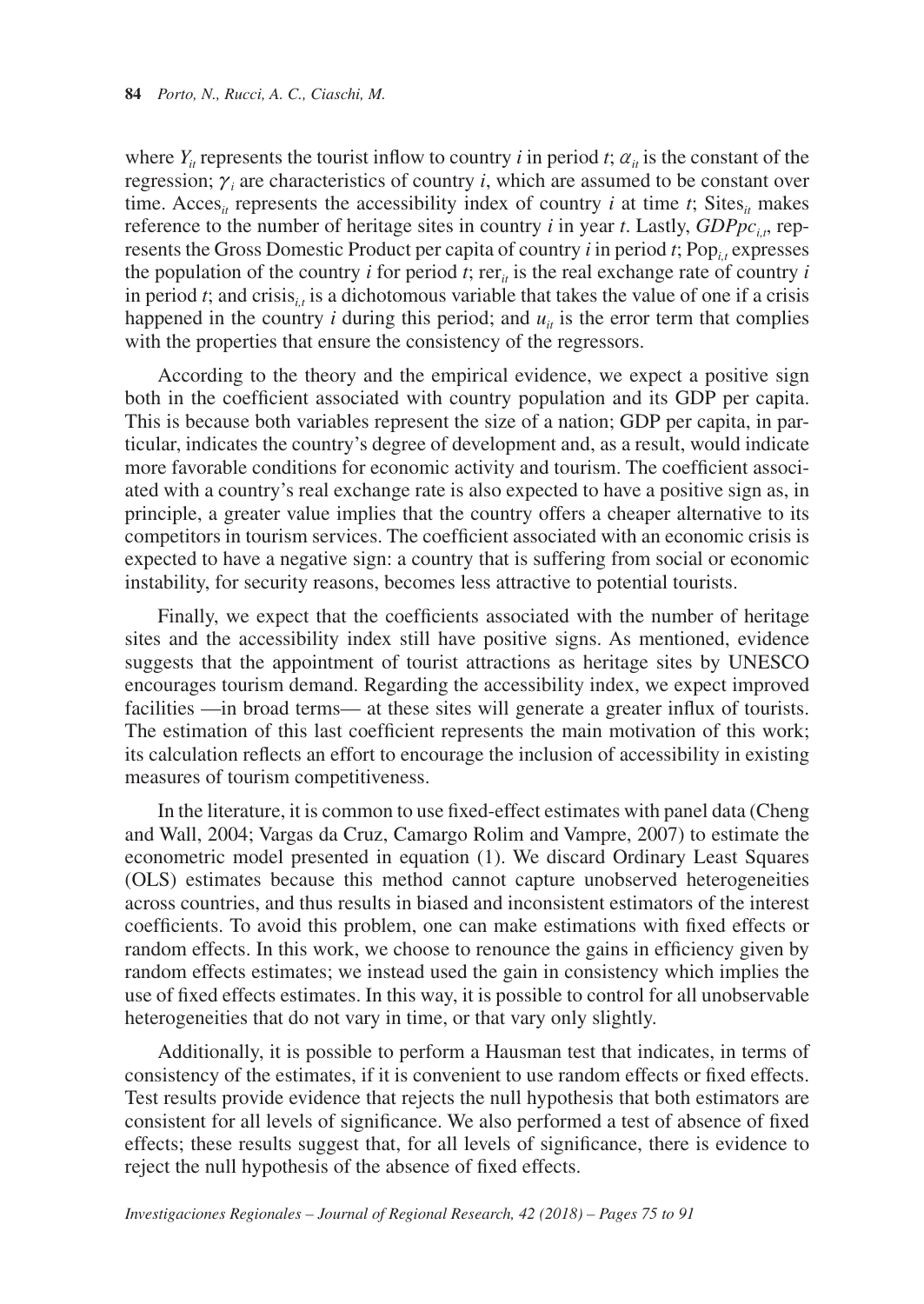In conclusion, both the existing literature and the econometric theory support the use of fixed effects methodology to estimate the coefficients of equation (1) and, in particular, those associated with the number of heritage sites in the country and the accessibility index, both of which are of central interest in this work.

### **5. Alternative accessibility measures**

It is possible to create alternative measures of this variable that generate a better analysis of the effect of accessibility on regional tourist demand.

The first alternative measure we define in this work is the remoteness of accessibility. Based on a definition of remoticity already applied in the literature<sup>5</sup>, a new index is computed. Instead of taking into account the distance between alternative destinations, we consider the accessibility of potential competitors. For example, the remoticity accessibility index for one country in one year is given by the sum of the ratios of the accessibility index to GDP per capita for its potential competitors, in the region, in that year. The advantage of this indicator, given the econometric specification of fixed effects used, is its greater variability both temporally and between countries. This variability allows for improved estimation of the effect of accessibility on tourist arrivals.

The remoticity of accessibility is defined as:

$$
RemAcc_{i,t} = \sum_{h} \frac{Accessibility Index_{i,h}}{GDP_{h,t}}
$$

Where *i* indexes the country of interest (the country for which the index is calculated), whereas *h* references the rest of the countries in the region.

Another alternative to measuring accessibility is to consider the difference in the accessibility of each country with respect to the average accessibility for the region, for each year. For example, for one country in one determined year, we first compute the average accessibility index of the region and then we compute the difference between that value and the accessibility index for each country for the same year.

## **6. Results**

The results of this work are exposed in Tables 2-4. Models a, b and c (Table 2) use the accessibility index shown in section 3. The specifications d, e, and f (Table 3) use the remoticity accessibility index as a measure of accessibility. The g, h

<sup>&</sup>lt;sup>5</sup> The remoticity index (Anderson, 1979; Deardorff, 1998) refers to how far apart spatially the country i and its potential competitors are. That is, it is a sum of distances weighted by the size of the economies of the alternative destinations. For a detailed explanation on the remoticity index, see Porto, Garbero and Espínola (2013).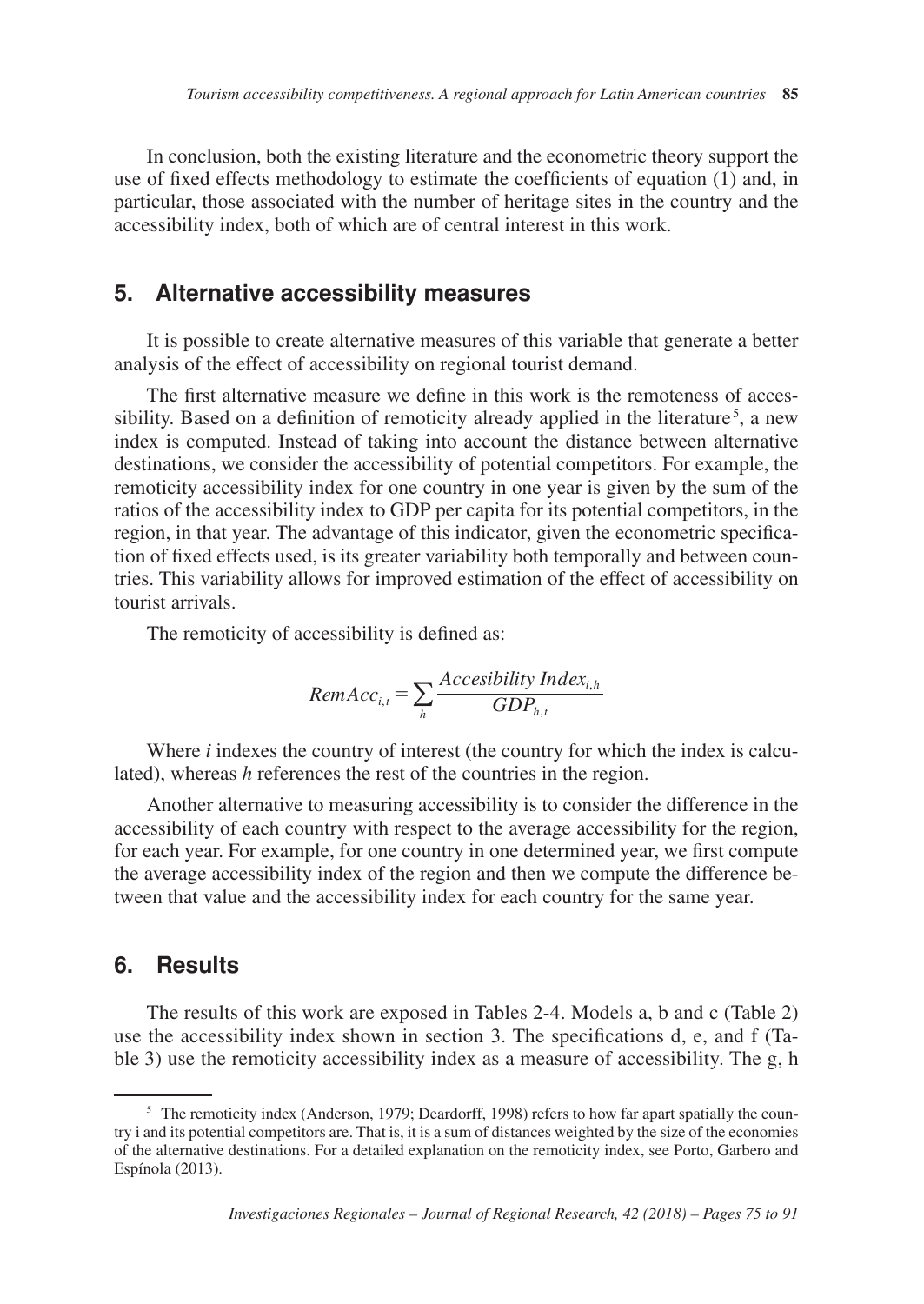and i models (Table 4) consider the difference in the countries' accessibility with respect to the regional average. The analysis is reinforced by estimating the models b, c, f, g, h and i, controlling first by capital inflow variables, as in the work of Yang, Lin and Han (2010), and second, by trade volume, as in Roh, Bak and Ming (2015). Capital inflow is measured by direct foreign investment (FDI), which is used as a proxy for the volume of business carried out by foreigners within each country. The volume of trade refers to the total sum of goods and services exchanged abroad; that is, the total sum of imports plus exports. The results seem to reaffirm that the dependent variable reflects the behavior of recreational tourism and not that of business tourism<sup>6</sup>.

| <b>Tourist Inflow</b>      | (a)        | (b)        | (c)        |
|----------------------------|------------|------------|------------|
| <b>Population</b>          | $1.162***$ | $1.216***$ | $1.297***$ |
|                            | (0.373)    | (0.394)    | (0.382)    |
| <b>GDP</b>                 | $0.708***$ | $0.763***$ | $0.671***$ |
|                            | (0.0878)   | (0.0901)   | (0.0974)   |
| <b>Real Exchange Rate</b>  | $-0.0512$  | $-0.0995$  | 0.000832   |
|                            | (0.0705)   | (0.0707)   | (0.0750)   |
| <b>Crisis</b>              | $-0.0645*$ | $-0.0631*$ | $-0.0601$  |
|                            | (0.0381)   | (0.0380)   | (0.0400)   |
| <b>Accessibility Index</b> | $0.244***$ | $0.316***$ | $0.245***$ |
|                            | (0.0539)   | (0.0505)   | (0.0536)   |
| <b>Constant</b>            | $7.464***$ | $8.940***$ | $7.737***$ |
|                            | (0.659)    | (0.638)    | (0.673)    |
| <b>Observations</b>        | 324        | 324        | 319        |
| <b>R-Squared</b>           | 0.726      | 0.769      | 0.728      |
| <b>Number of countries</b> | 17         | 17         | 17         |

**Table 2.** Determinants of international tourism - Accessibility index

Standard erros in parentheses.

\*\*\*  $p < 0.01$ , \*\*  $p < 0.05$ , \*  $p < 0.1$ .

|  | <b>Table 3.</b> Determinants of international tourism - Accessibility remoteness index |  |  |  |  |  |
|--|----------------------------------------------------------------------------------------|--|--|--|--|--|
|--|----------------------------------------------------------------------------------------|--|--|--|--|--|

| Tourist Inflow    | (d)        | (e)        | J)         |
|-------------------|------------|------------|------------|
| <b>Population</b> | $1.216***$ | $1.784***$ | $1.058***$ |
|                   | (0.394)    | (0.377)    | (0.399)    |
| <b>GDP</b>        | $0.763***$ | $-0.0618$  | $0.768***$ |
|                   | (0.0901)   | (0.149)    | (0.0944)   |

<sup>6</sup> Estimations are available upon request.

*Investigaciones Regionales – Journal of Regional Research, 42 (2018) – Pages 75 to 91*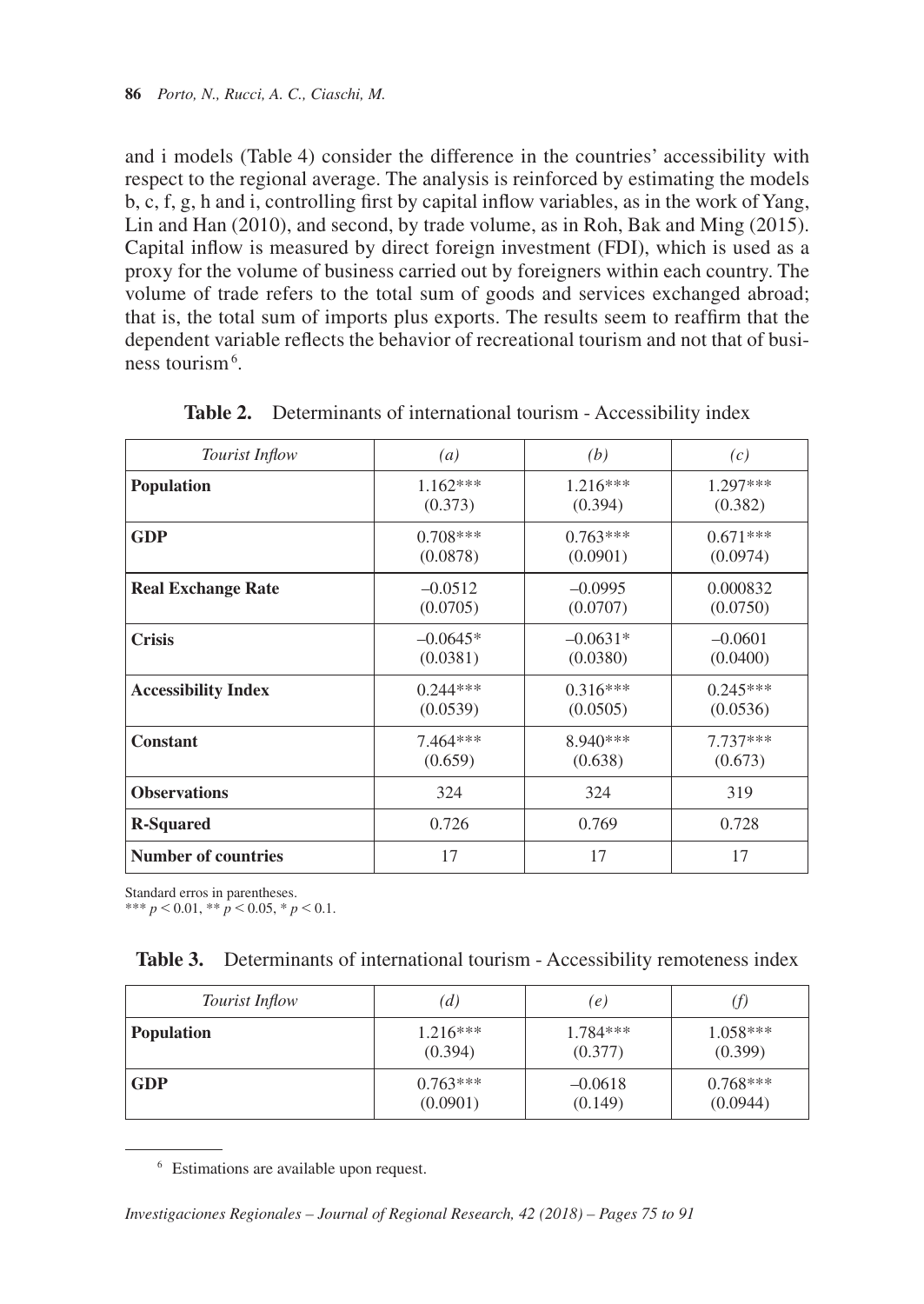| Tourist Inflow             | (d)        | (e)        | (f)        |
|----------------------------|------------|------------|------------|
| <b>Real Exchange Rate</b>  | $-0.0995$  | $0.164**$  | $-0.124*$  |
|                            | (0.0707)   | (0.0766)   | (0.0710)   |
| <b>Crisis</b>              | $-0.0631*$ | $-0.0463$  | $-0.0671*$ |
|                            | (0.0380)   | (0.0355)   | (0.0376)   |
| <b>Accessibility Index</b> | $0.127***$ | $0.191***$ | $0.120***$ |
|                            | (0.0387)   | (0.0373)   | (0.0387)   |
| Constant                   | 7.833***   | $9.075***$ | $8.080***$ |
|                            | (0.681)    | (0.661)    | (0.689)    |
| <b>Observations</b>        | 313        | 313        | 308        |
| <b>R-Squared</b>           | 0.708      | 0.748      | 0.710      |
| Number of countries        | 17         | 17         | 17         |

Standard erros in parentheses.

\*\*\*  $p < 0.01$ , \*\*  $p < 0.05$ , \*  $p < 0.1$ .

| Table 4. Determinants of international tourism - Accessibility versus average |
|-------------------------------------------------------------------------------|
| accessibility                                                                 |

| Tourist Inflow             | (g)        | (h)        | (i)        |
|----------------------------|------------|------------|------------|
| <b>Population</b>          | $1.297***$ | $1.519***$ | $1.166***$ |
|                            | (0.382)    | (0.367)    | (0.383)    |
| GDP                        | $0.671***$ | 0.0231     | $0.661***$ |
|                            | (0.0974)   | (0.149)    | (0.0996)   |
| <b>Real Exchange Rate</b>  | 0.000832   | $0.199**$  | $-0.0245$  |
|                            | (0.0750)   | (0.0800)   | (0.0756)   |
| <b>Crisis</b>              | $-0.0601$  | $-0.0420$  | $-0.0636$  |
|                            | (0.0400)   | (0.0383)   | (0.0396)   |
| <b>Accessibility Index</b> | $0.103**$  | $0.141***$ | $0.110**$  |
|                            | (0.0519)   | (0.0500)   | (0.0517)   |
| <b>Constant</b>            | $7.636***$ | 8.726***   | 7.903***   |
|                            | (0.662)    | (0.662)    | (0.672)    |
| <b>Observations</b>        | 324        | 324        | 319        |
| <b>R-Squared</b>           | 0.698      | 0.726      | 0.701      |
| <b>Number of countries</b> | 17         | 17         | 17         |

Standard erros in parentheses.

\*\*\*  $p < 0.01$ , \*\*  $p < 0.05$ , \*  $p < 0.1$ .

Within the presented models, all the estimated coefficients of interest have the expected signs and are significant in explaining tourism demand for the 17 Latin American countries. The only exception can be found with the real exchange rate: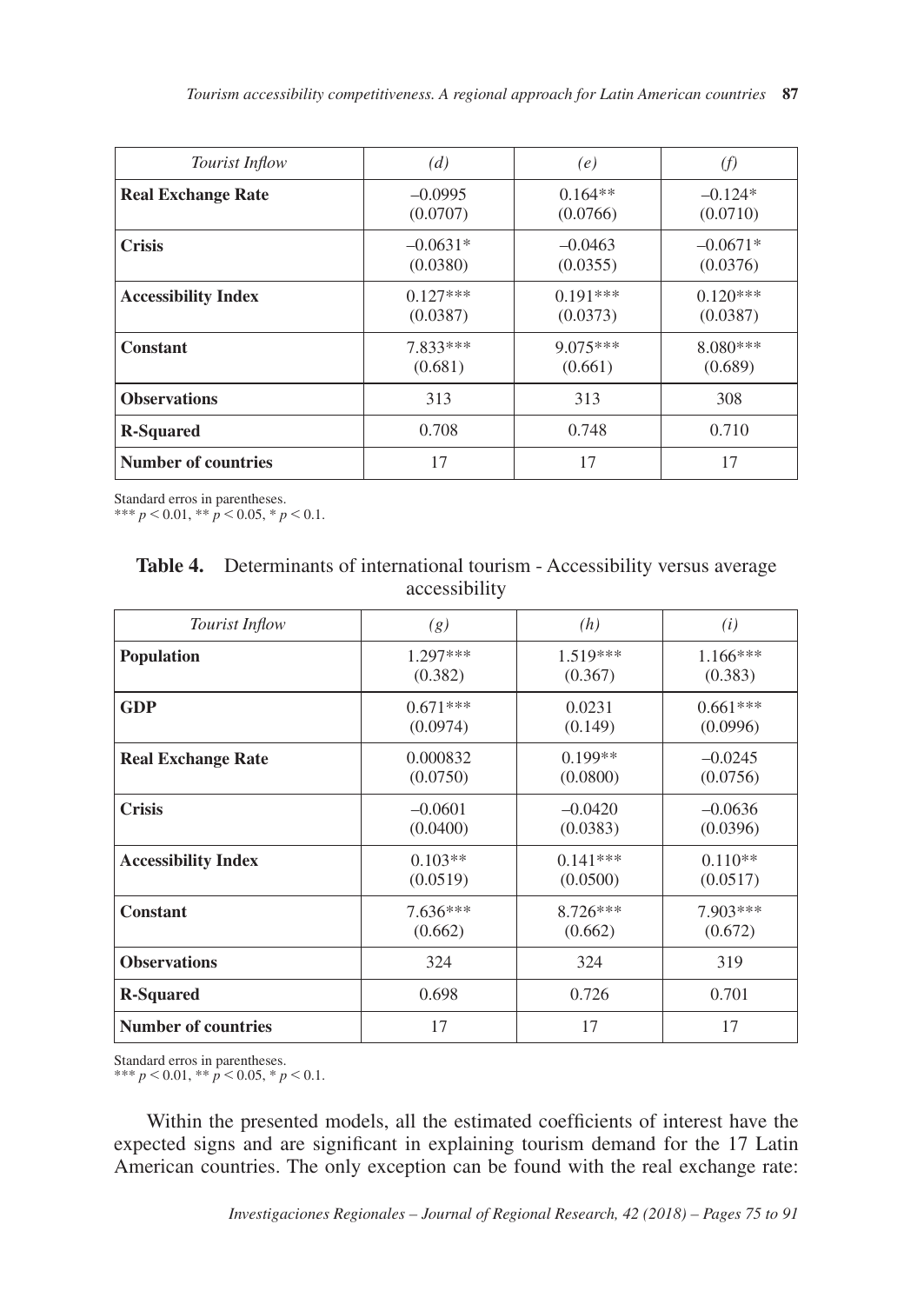given the heterogeneity of exchange rates in the countries included in the sample, we can expect that the estimated coefficient will not be significant. In sum, these results suggest that accessibility (measured by the index) is a relevant determinant of tourism demand in the Latin American sample and can explain even a 30% of demand, depending on the specification used.

## **7. Conclusion**

Over the last decade, tourism researchers have held particular interest in identifying, measuring, and systematizing the variables used to determine the competitive position of tourism destinations. These calculations are important factors in decisions made by policymakers, destination managers, tourism entrepreneurs, and by stakeholders, in general (Pulido-Fernández and Rodríguez-Díaz, 2016). What place do accessibility, technological aspects of smart destinations, innovation, and sustainability, hold in the measuring of competitiveness? In this paper, we focus on one of these dimensions —accessibility— to shed some light on its broader definition, alternative ways to measure it, and its potential relationship with technological aspects of smart cities destinations.

Although a number of studies have focused on measuring the competitiveness of tourist destinations (Ritchie and Crouch, 2003; Dwyer and Kim, 2003; WEF, 2011) and several include technological and social indices (Gooroochurn and Sugiyarto, 2005), only a few have studied accessibility in tourism in the context of competitiveness (Madeiro Barbosa, 2008; Domínguez, Darcy and González Alén, 2015; Porto and Rucci, 2016; Rucci, 2018). More recently, accessibility began to be considered as one of four axes (innovation, technology, sustainability, and accessibility) for the development of smart cities and smart destinations (Kastenholz, Eusébio, Figueiredo and Lima 2012; Lheureux-De-Freitas and Macanar, 2014; The Ministry for Industry, Energy and Tourism of Spain, 2015; Suryotrisongko, Kusumaa and Ginardib, 2017). Accessibility in tourism is a challenge that those seeking destination competitiveness must take on. These issues highlight the potential of accessible tourism as a destination competitiveness measure. However, it is important to keep in mind that this potential should be combined with concrete action to generate the conditions of full accessibility, including investments in infrastructure, human resources training, and promoting awareness on the subject. Accessibility and the universal design of tourism products, services and environments guarantee full use of rights. Recognizing the rights of people with disabilities (in its broadest definition) is one of the most important goals of contemporary society. When these rights include the enjoyment of recreational, cultural and recreational activities, two key issues appear: first, that people with disabilities possess the right to tourism and, second, the consequent need to incorporate accessibility as a means of effectively recognizing that right

In this paper, a broad measure of accessible tourism is computed as an index, allowing for the identification of necessary future policies at the national and regional levels. It sets out to consider the conditions of accessibility in the tourism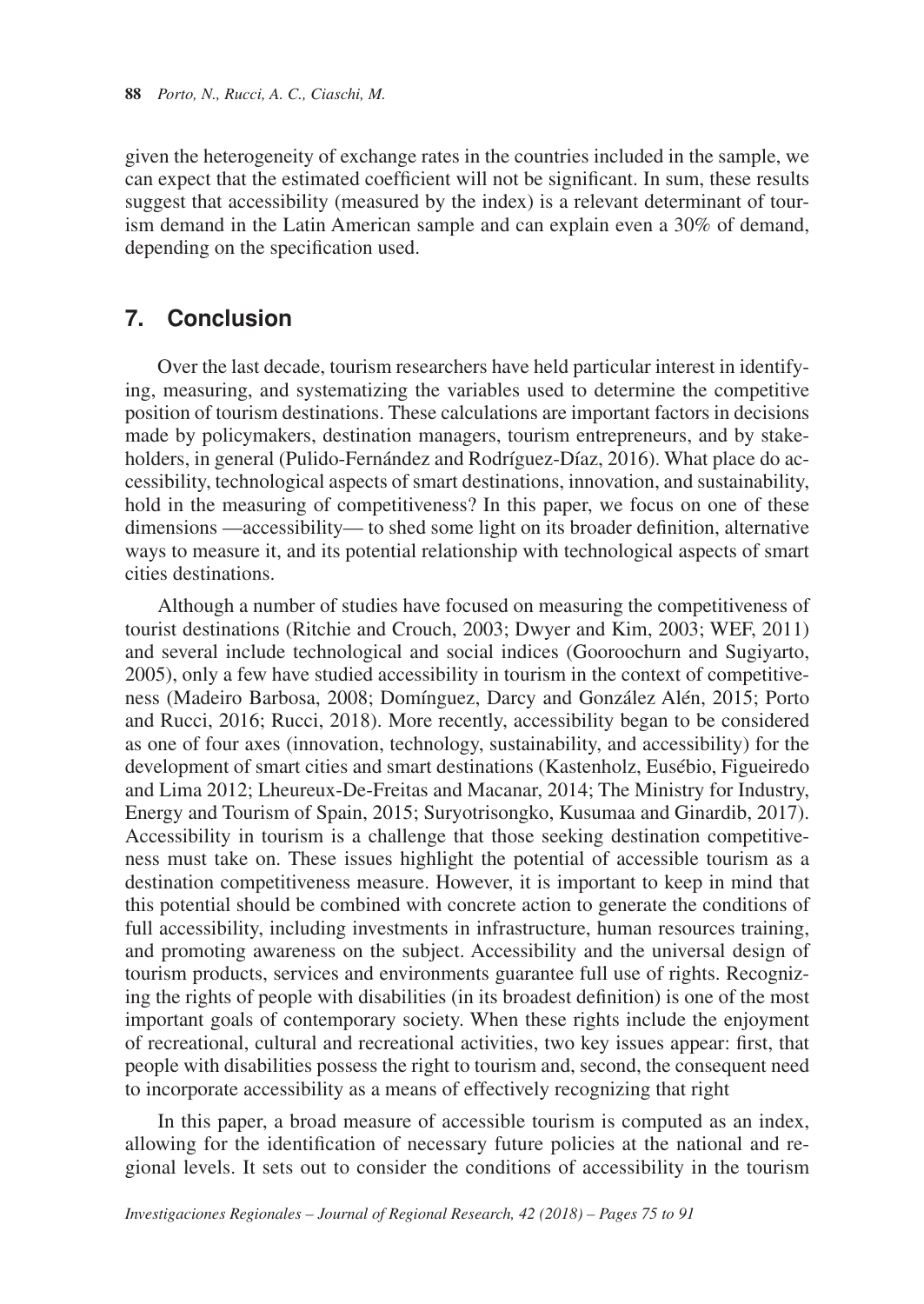sector, taking into account, on one hand, the political willingness of a country, and on the other, the issue of tourism accessibility, which includes a destination competitiveness measure. The results of the exercise presented in this paper show that, for our case study of the Latin American countries, the approach used to measure tourism accessibility goes in the right direction: the models showed that accessibility is important in explaining international tourism demand. Now, the challenge is to consider it as a determinant of competitiveness tourism destination and to learn how to measure it.

## **8. References**

- Anderson, J. A. (1979): «A Theoretical Foundation for the Gravity Equation», *American Economic Review,* 69, 106-116.
- Cheng, I., and Wall, H. J. (2004): *Controlling for Heterogeneity in Gravity Models of Trade and Integration*, WP 1999-010E, St. Louis, Federal Reserve Bank of Saint Louis.
- Chudnovsky, D., Porta, F., and Centro de Investigaciones para la Transformación (Argentina) (1990): *La competitividad internacional: Principales cuestiones conceptuales y metodológicas*, Buenos Aires, Argentina, CENIT.
- Crouch, G. I. (2007): «Measuring tourism competitiveness: research, theory and the WEF Index», *ANZMAC 2007-Reputation, Responsibility, Relevance*, 3-5 December, 73-79.
- Crouch, G. I., and Ritchie, J. R. B. (1999): «Tourism, competitiveness and societal prosperity», *Journal of Business Research,* 44(3), 137-152.
- Deardorff, A. V. (1998): «Determinants of Bilateral Trade: Does Gravity work in a Neoclassical World?», in Frankel, J. A. (ed.), *The Regionalization of the World Economy,* University of Chicago Press, 7-32.
- Domínguez Vila, T., Darcy, S., and González Alén, E. (2015): «Competing for the disability tourism market - A comparative exploration of the factors of accessible tourism competitiveness in Spain and Australia», *Tourism Management,* 47, 261-272.
- Dwyer, L., and Kim, C. (2003): «Destination competitiveness: determinants and indicators», *Current Issues in Tourism,* 6(5), 369-414.
- Fagerberg, J. (1988): «International competitiveness», *Economic Journal,* 98(391), 355-374.
- Fajnzylber, F. (1988): «Competitividad internacional, evolución y lecciones», *Revista de la CEPAL,* 36, 7-24.
- Garelli, S. (2006): *Competitiveness of nations: the fundamentals*, IMD World Competitiveness Yearbook.
- GfK (2015): *Economic Impact on Travel Patterns of Accessible Tourism in Europe Final Report, GfK,* University of Surrey, The Neumann Consulting and PRO Solutions, Surrey.
- Gooroochurn, N., and Sugiyarto, G. (2004): *Measuring Competitiveness in the Travel and Tourism Industry,* Discussion Paper-TTRI. Nottingham University Business School, Nottinghan, University of Nottingham.
- Hong, W. (2009): «Global competitiveness measurement for the tourism sector», *Current Issues in Tourism,* 12(2), 105-132.
- Jones, P., and Teece, D. (1988): «The research agenda on competitiveness. A program of research for the Nation's business schools», in Furino, A. (ed.), *Cooperation and competition in the global economy. Issues and strategies*.
- Kastenholz, E., Eusébio, C., Figueiredo, E., and Lima J. (2012): «Accessibility as Competitive Advantage of a Tourism Destination: The Case of Lousã», in Hyde, K. F., Ryan, Ch., and Woodside, A. G. (eds.), *Field Guide to Case Study Research in Tourism, Hospitality*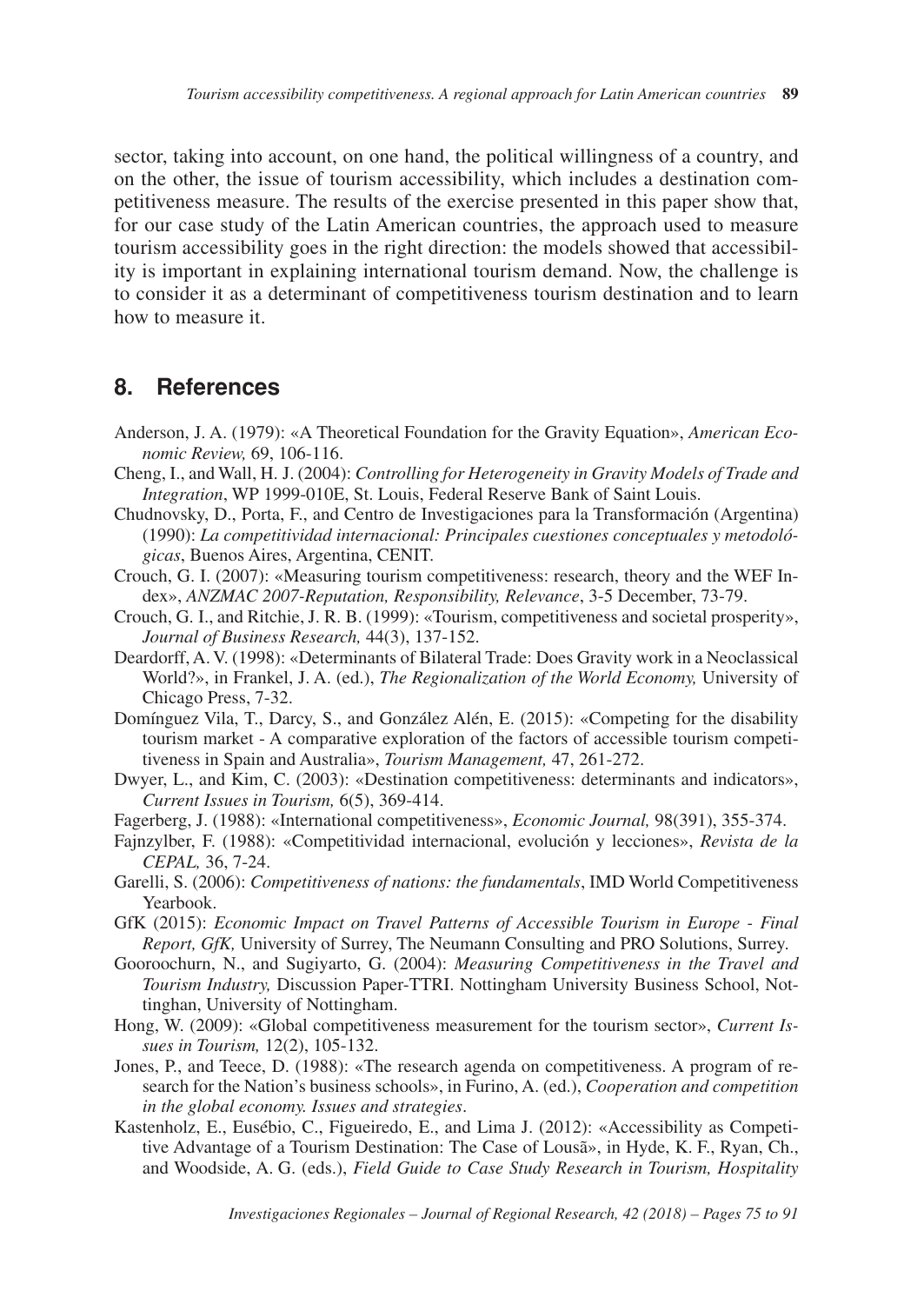*and Leisure (Advances in Culture, Tourism and Hospitality Research, Volume 6), Emerald* Group Publishing Limited, 369-385.

- Lheureux-De-Freitas, J., and Macanar, M. A. (2013): *Porto Alegre: a Brazilian city searching to be smarter.* The Proceedings of the 14th Annual International Conference on Digital Government Research.
- Madeiros Barbosa, L. G. (2008): «Midiendo la competitividad en los destinos: el modelo brasilero», *El conocimiento como valor diferencial de los destinos turísticos,* exposición llevada a cabo en la Conferencia Internacional de Turismo, Málaga, España.
- Mazanec, J. A., and Ring, A. (2011): «Tourism destination competitiveness: second thoughts on the World Economic Forum Reports 2008 and 2009», *Tourism Economics, forthcoming*.
- Ministry for Industry, Energy and Tourism of Spain (2015): *Informe destinos turísticos inteligentes: construyendo el futuro.* Available from *https://www.segittur.es/opencms/export/ sites/segitur/.content/galerias/descargas/proyectos/Libro-Blanco-Destinos-Turisticos-Inteligentes-ok\_es.pdf*.
- Muthén, L. K., and Muthén, B. O. (1998): *Mplus, User's Guide,* Los Angeles, Muthén and Muthén.
- Neumann, P., and Reuber, P. (2004): *Economic Impulses of Accessible Tourism for All,* Study commissioned by the Federal Ministry of Economics and Technology and Federal Ministry of Economics and Labour, Berlin.
- Porto, N., and Rucci, A. C. (2016): *Midiendo accesibilidad en turismo. Una primera aproximación,* Facultad de Ciencias Económicas, Universidad Nacional de La Plata. Mimeo.
- Porto, N., Garbero, M. N., and Espínola, N. (2013): «Gravitational Models: An Application to Tourism in South America», *4th Conference of the International Association for Tourism Economics,* University of Ljubljana, Slovenia.
- Porto, N., Rucci, A. C., and Ciaschi, M. (2016): «Tourism and accessibility in the world heritage sites of Latin America», *L Annual Meeting of the Argentine Association of Political Economy*, Tucumán, Argentina.
- (2017): «Especialización turística y accesibilidad en sitios patrimoniales del Mercosur», *Transitare,* 3(1), 1-31.
- Pulido-Fernández, J. J., and Rodríguez-Díaz, B. (2016): «Reinterpreting the World Economic Forum's global tourism competitiveness index», *Tourism Management Perspectives,* 20, 131-140.
- Ring, A. (2016): «Alternative models within the framework of the World Economic Forum's Travel and Tourism Competitiveness Index - Suggestions for theory development», *Tourism Travel and Research Association: Advancing Tourism Research Globally,* 42, *http:// scholarworks.umass.edu/ttra/2011/Oral/42.*
- Ritchie, J. R. B., and Crouch, G. I. (2003). *The competitive destination: A sustainable tourism perspective*, Wallingford, UK, CABI Publishing.
- Roh, T. S., Bak, S., and Ming, C. H. (2015): «Do UNESCO Heritages attract more tourists?», *World Journal of Management,* 6(1), 193-200.
- Rucci, A. C. (2018): *Discapacidad en el MERCOSUR: la accesibilidad turística como una propuesta de desarrollo regional* (Master thesis), Argentina, University of La Plata.
- Suryotrisongko, H., Kusumaa, R. C., and Ginardib, RV. H. (2017): «Four-Hospitality: Friendly Smart City Design for Disability», *Procedia Computer Science,* 124, 615-623.
- UN Nations-UN (2007): *Convention on Rights of Persons with Disabilities and its Optional Protocol,* New York, UN.
- United Nations World Tourism Organization-UNWTO (2014): *Manual sobre Turismo Accesible para todos. Alianzas público-privadas y buenas prácticas sobre Turismo Accesible,*  Madrid, España, OMT.
- (2015): *Manual sobre Turismo Accesible para Todos: Principios, herramientas y buenas prácticas - Módulo IV: Indicadores para el estudio de la accesibilidad en el turismo,* OMT, Madrid.